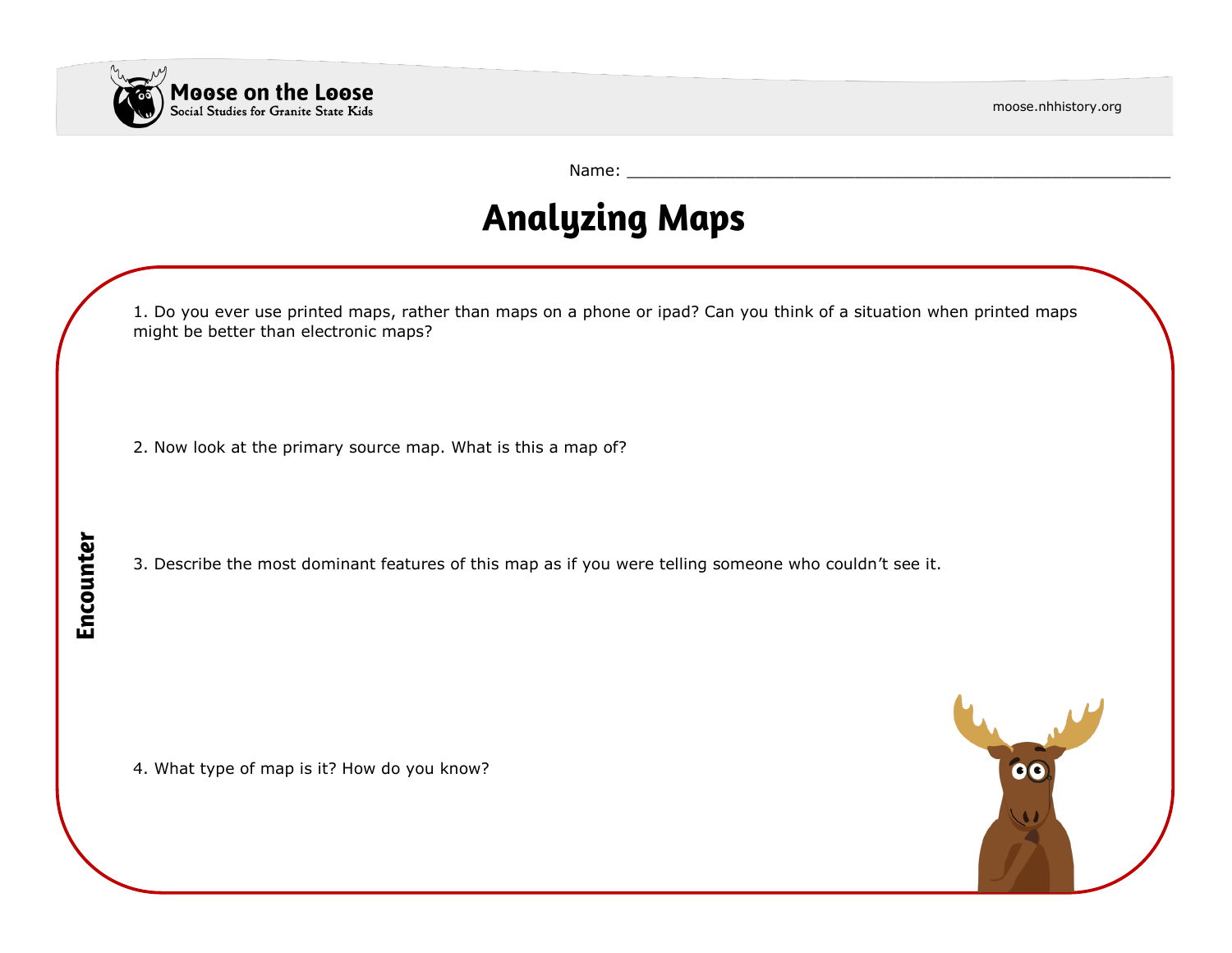

### Now that you've become familiar with the map, it's time to take a closer look at it.

5. Look for a heading or title. Is there any information that will help you understand the map better? Is there any indication of who might have created the map or when? If so, summarize it.

6. Get your bearings! Decode the map's features using this charter below:

| Key or Legend: If there is a key or legend, draw some important<br>symbols used and find an example of each on the map. |                       | <b>Orientation:</b> Write a location on the map in the middle of the<br>compass and then label locations around it with cardinal and<br>intermediate directions. |
|-------------------------------------------------------------------------------------------------------------------------|-----------------------|------------------------------------------------------------------------------------------------------------------------------------------------------------------|
|                                                                                                                         |                       |                                                                                                                                                                  |
|                                                                                                                         |                       |                                                                                                                                                                  |
| Grid: Does the map have a grid showing longitude and latitude? Use<br>it to find two locations.                         |                       | Scale: What scale is used on the map to measure distance?                                                                                                        |
|                                                                                                                         |                       | is equal to $\frac{1}{\sqrt{1-\frac{1}{2}}}\frac{1}{\sqrt{1-\frac{1}{2}}\sqrt{1-\frac{1}{2}}\sqrt{1-\frac{1}{2}}\sqrt{1-\frac{1}{2}}$                            |
| Location                                                                                                                | Longitude<br>Latitude | (unit)<br>(unit)<br>Use the scale to calculate the distance between two locations on<br>the map.                                                                 |

7. What else do you notice in this map? Is there anything missing? Anything that surprises you?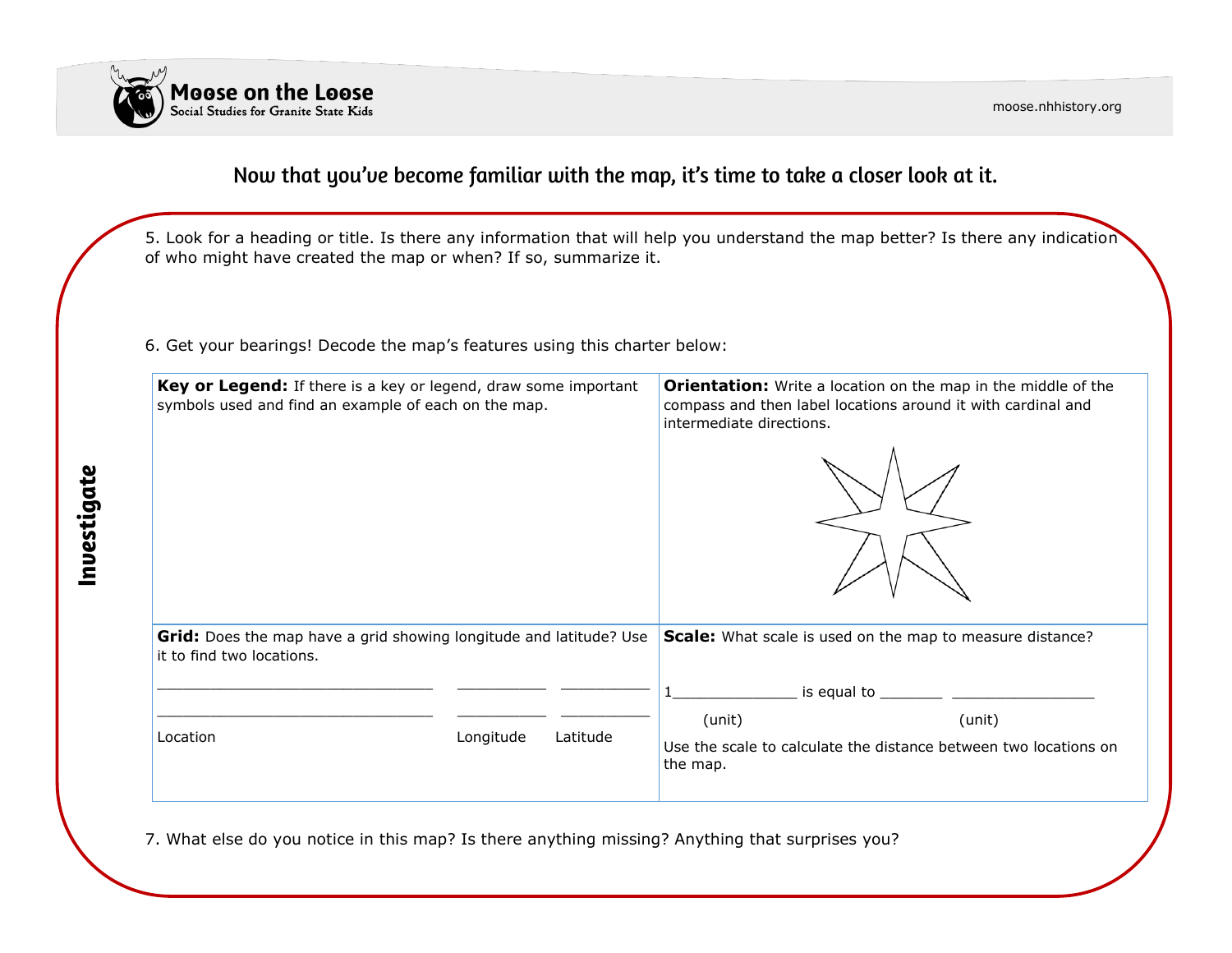

moose.nhhistory.org

### Once you've learned everything you can from the map, it's time to build on your knowledge.

8. If this map were made at a different time or today, how would it look different?

9. Why would a historical map and a modern map possibly not look the same?

# **Build**

10. How does this map add to your understanding of a historical event or people's lives in the past?

### How can you add to the story?

- What other features could you add to this map to make it useful?
- Can you create a map of the world around you—your street, your neighborhood, your school, your town?
- If you extended this map beyond its borders, what would you see?